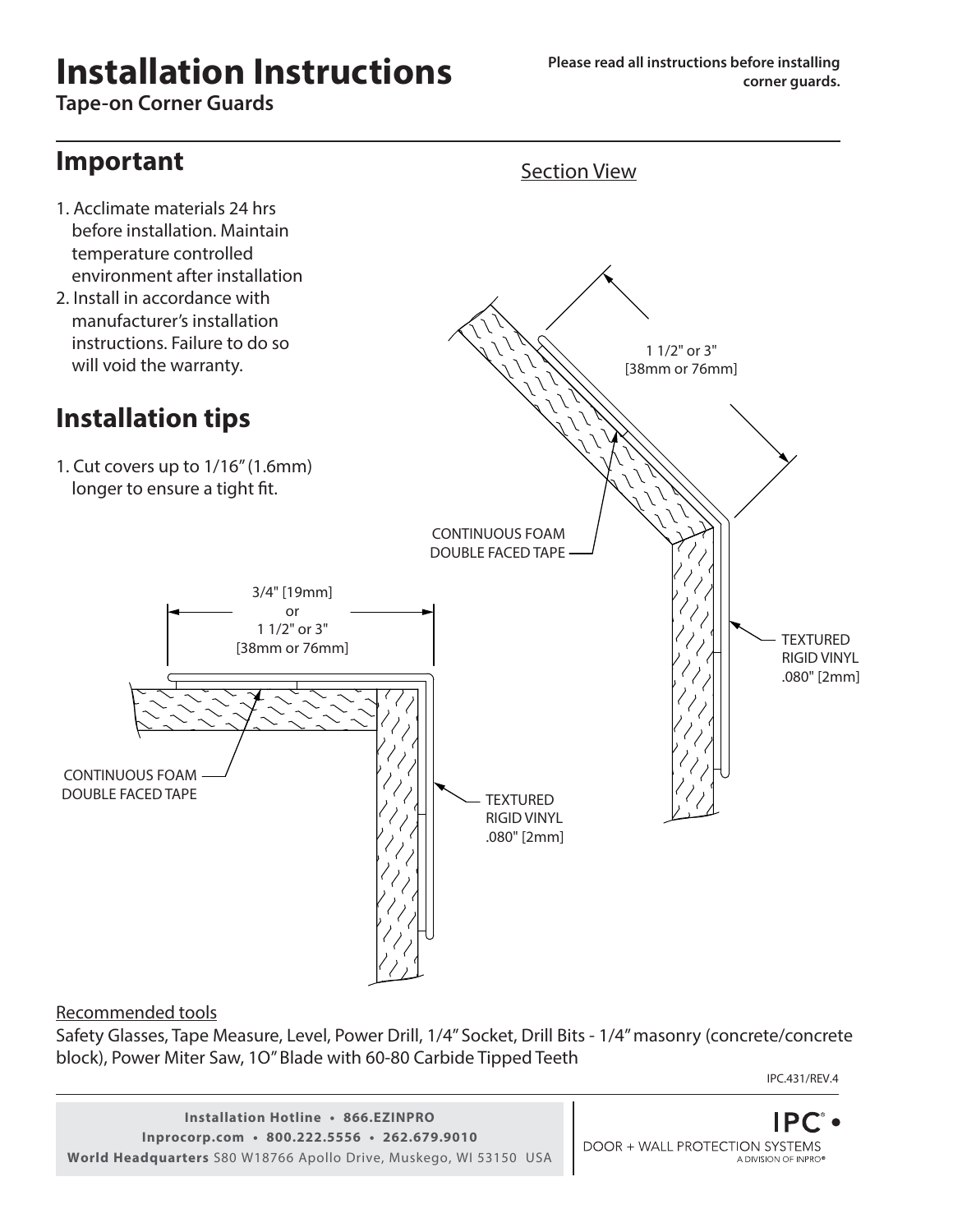# **Installation Instructions**

**Tape-on Corner Guards**

### **Components**

CORNER GUARD HEIGHT

|             | PART# |                                       | o' | יכו |
|-------------|-------|---------------------------------------|----|-----|
| WING        | 11/2" | 248135N   296135N   209135N   212135N |    |     |
| <b>SIZE</b> | ייפ   | 348135N   396135N   309135N   312135N |    |     |

TEXTURED RIGID VINYL .080" [2mm]



CORNER GUARD HEIGHT

|                            | PART# | 4'     | 8      | g'     | 12'    |
|----------------------------|-------|--------|--------|--------|--------|
|                            | 3/4"  | 3448N  | 3496N  | 3409N  | 3412N  |
| <b>WING</b><br><b>SIZE</b> | 11/2" | 11248N | 11296N | 11209N | 11212N |
|                            | יי ד  | 3348N  | 3396N  | 3309N  | 3312N  |

TEXTURED RIGID VINYL .080" [2mm]